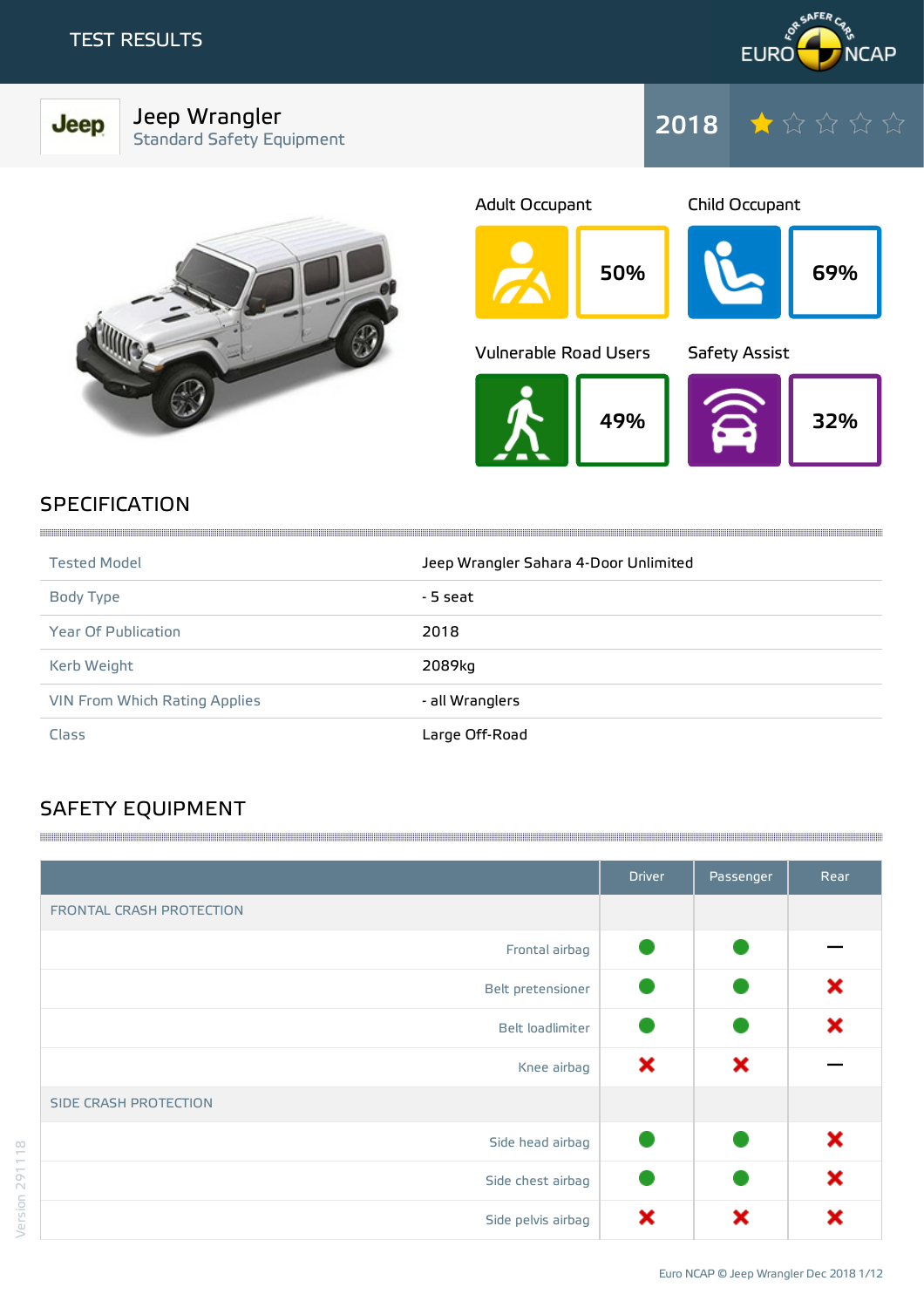

# SAFETY EQUIPMENT (NEXT)

|                         | <b>Driver</b> | Passenger | Rear |
|-------------------------|---------------|-----------|------|
| <b>CHILD PROTECTION</b> |               |           |      |
| Isofix                  |               | ×         |      |
| Integrated CRS          |               | ×         | ×    |
| Airbag cut-off switch   |               |           |      |
| <b>SAFETY ASSIST</b>    |               |           |      |
| Seat Belt Reminder      |               |           |      |

<u> 1989 - Andrea Stadt Stadt Stadt Stadt Stadt Stadt Stadt Stadt Stadt Stadt Stadt Stadt Stadt Stadt Stadt Stadt Stadt Stadt Stadt Stadt Stadt Stadt Stadt Stadt Stadt Stadt Stadt Stadt Stadt Stadt Stadt Stadt Stadt Stadt St</u>

| <b>OTHER SYSTEMS</b>    |   |
|-------------------------|---|
| Active Bonnet (Hood)    | × |
| <b>AEB Pedestrian</b>   | × |
| <b>AEB Cyclist</b>      | × |
| <b>AEB City</b>         | × |
| AEB Inter-Urban         | × |
| Speed Assistance System |   |
| Lane Assist System      | × |

Note: Other equipment may be available on the vehicle but was not considered in the test year.

**Fitted to the vehicle as standard**  $\bigcirc$  Fitted to the vehicle as part of the safety pack

Not fitted to the test vehicle but available as option or as part of the safety pack  $\bigtimes$  Not available  $\qquad$  Not applicable

Version 291118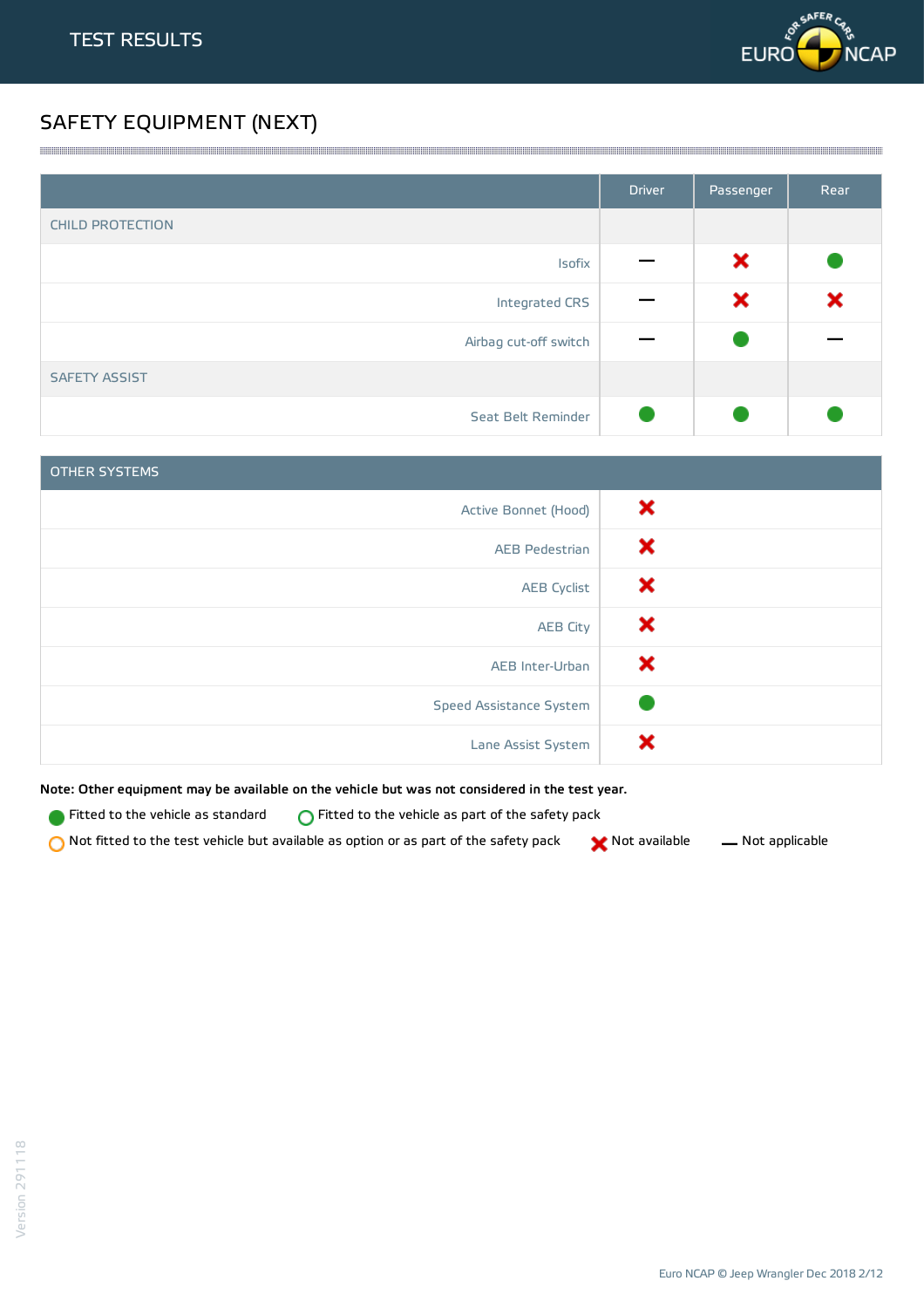





Euro NCAP © Jeep Wrangler Dec 2018 3/12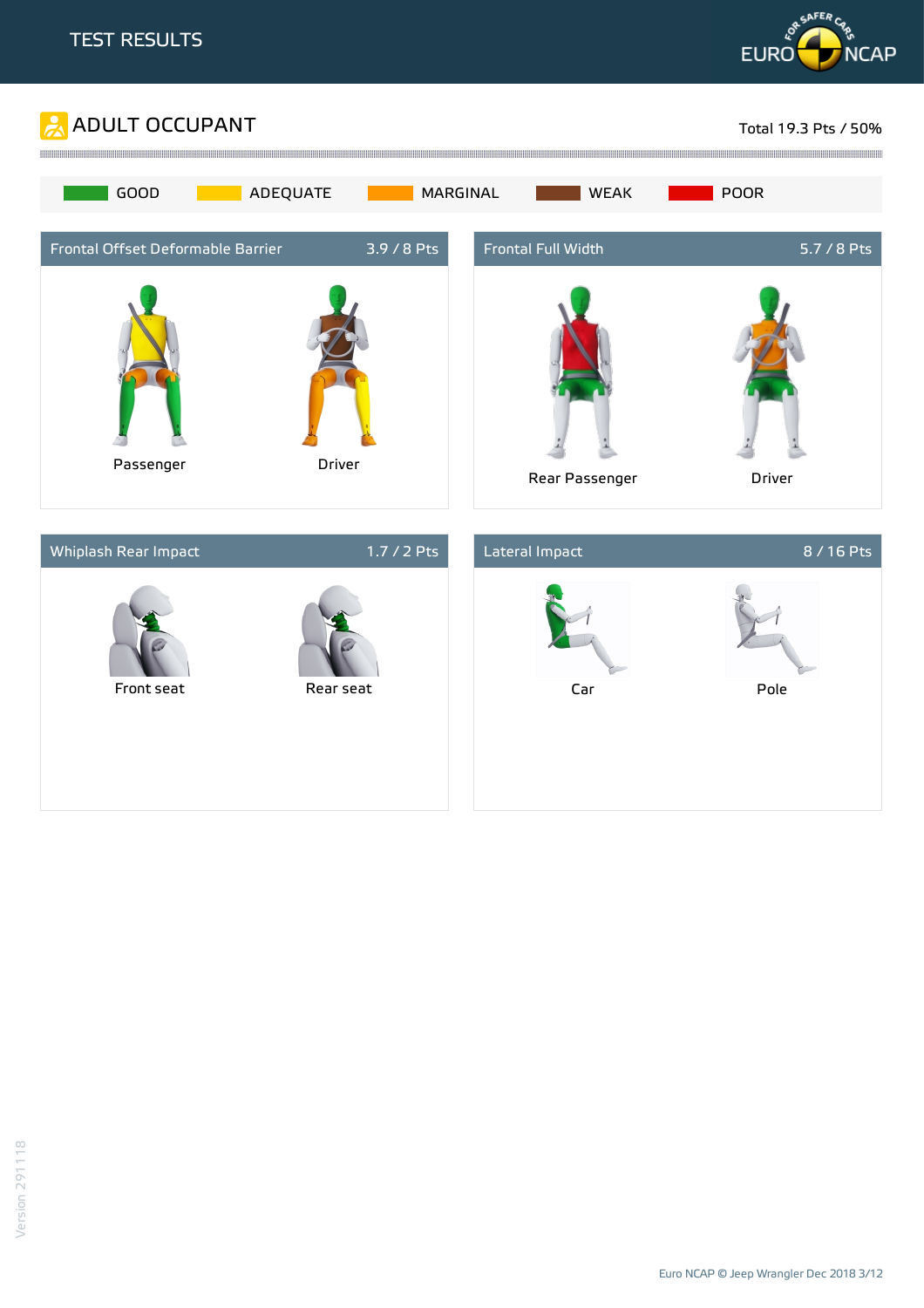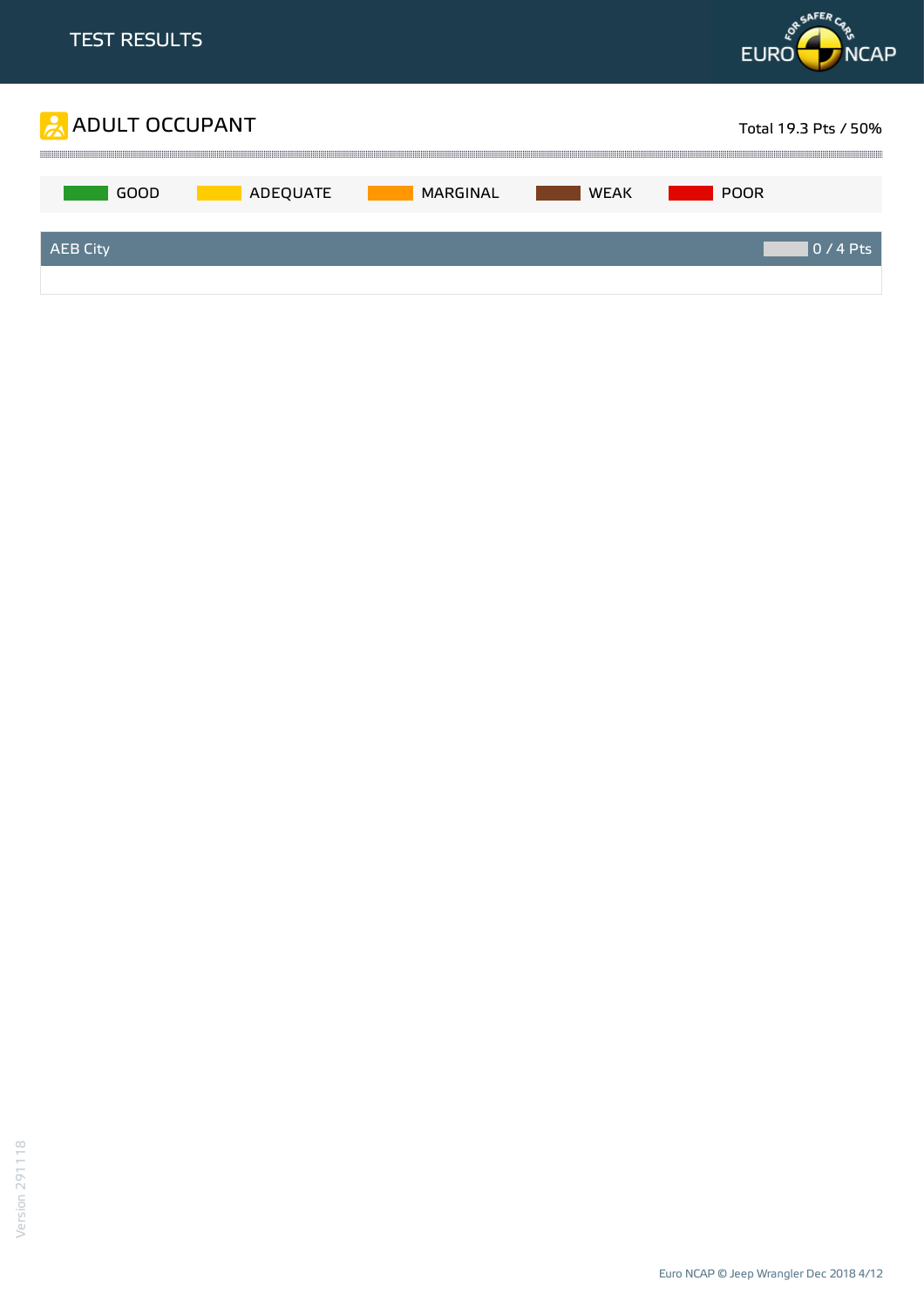



#### Comments

In the frontal offset test, the connection between the A-pillar and the trans-facia beam was damaged in a way that indicated the structure would be unable to withstand higher loads. Similarly, deformation of the footwell showed that the structure had reached the limit of its integrity. Although dummy readings indicated good protection of the knees and femurs of the driver and passenger dummy, structures in the dashboard were thought to present a risk to occupants of different sizes and to those sitting in different positions, and protection of this body area was rated as marginal. Dummy readings, together with the penalty applied for the unstable bodyshell, resulted in protection of the driver chest being rated as weak. In the full-width rigid barrier test, dummy readings of chest compression showed marginal protection of the driver chest. For the rear passenger, dummy readings showed weak protection of the neck and, combined with high shoulder-belt loads, poor protection of the chest. In the side barrier test, the Wrangler scored maximum points, with good protection of all critical body areas. No pole test was conducted on the Wrangler. Tests on the front seats and head restraints indicated good protection against whiplash injuries in the event of a rear-end collision. A geometric assessment of the rear seats also indicated good whiplash protection. The Wrangler is not equipped with an autonomous emergency braking (AEB) system.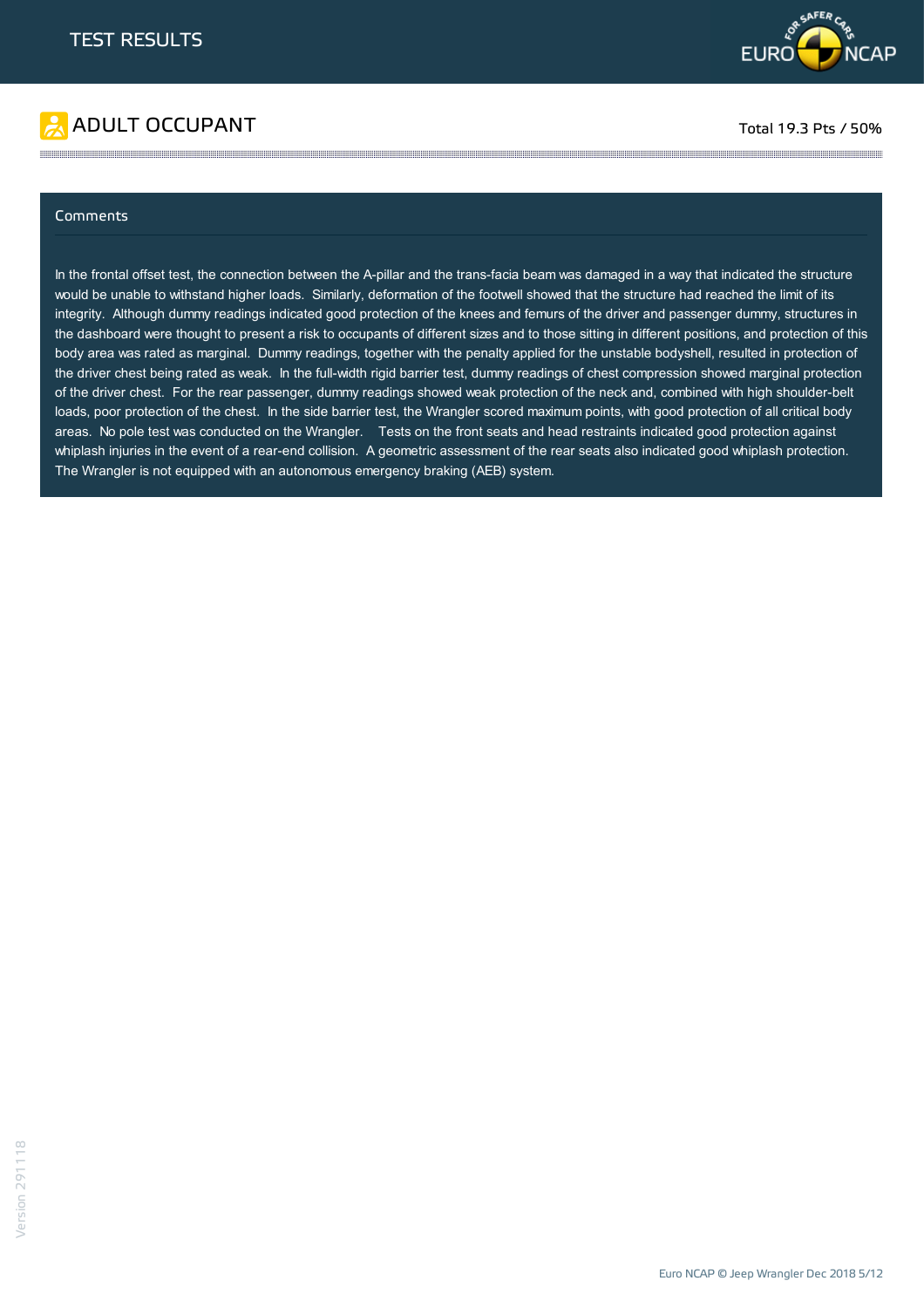





Restraint for 6 year old child: Britax Römer Kidifx XP Restraint for 10 year old child: Graco Safety Features 6 / 13 Pts

|                                                      |                   |                                         |               | Front<br>Passenger       | 2nd row<br>outboard              | 2nd row<br>center |
|------------------------------------------------------|-------------------|-----------------------------------------|---------------|--------------------------|----------------------------------|-------------------|
| <b>Isofix</b>                                        |                   |                                         |               | ×                        |                                  | ×                 |
|                                                      |                   |                                         | <i>i-Size</i> | ×                        |                                  | ×                 |
|                                                      |                   | <b>Integrated CRS</b>                   |               | ×                        | ×                                | ×                 |
| Fitted to test car as standard                       |                   | Not on test car but available as option |               | Not available            |                                  |                   |
| <b>CRS Installation Check</b>                        |                   |                                         |               |                          |                                  | 7.5 / 12 Pts      |
| Install without problem                              | Install with care | Safety critical problem                 |               | Installation not allowed |                                  |                   |
| <b>E</b> i-Size CRS                                  |                   |                                         |               |                          |                                  |                   |
| Maxi Cosi 2way Pearl & 2wayFix<br>(rearward) (iSize) | (forward) (iSize) | Maxi Cosi 2way Pearl & 2wayFix          |               |                          | BeSafe iZi Kid X2 i-Size (iSize) |                   |
|                                                      |                   |                                         |               |                          |                                  |                   |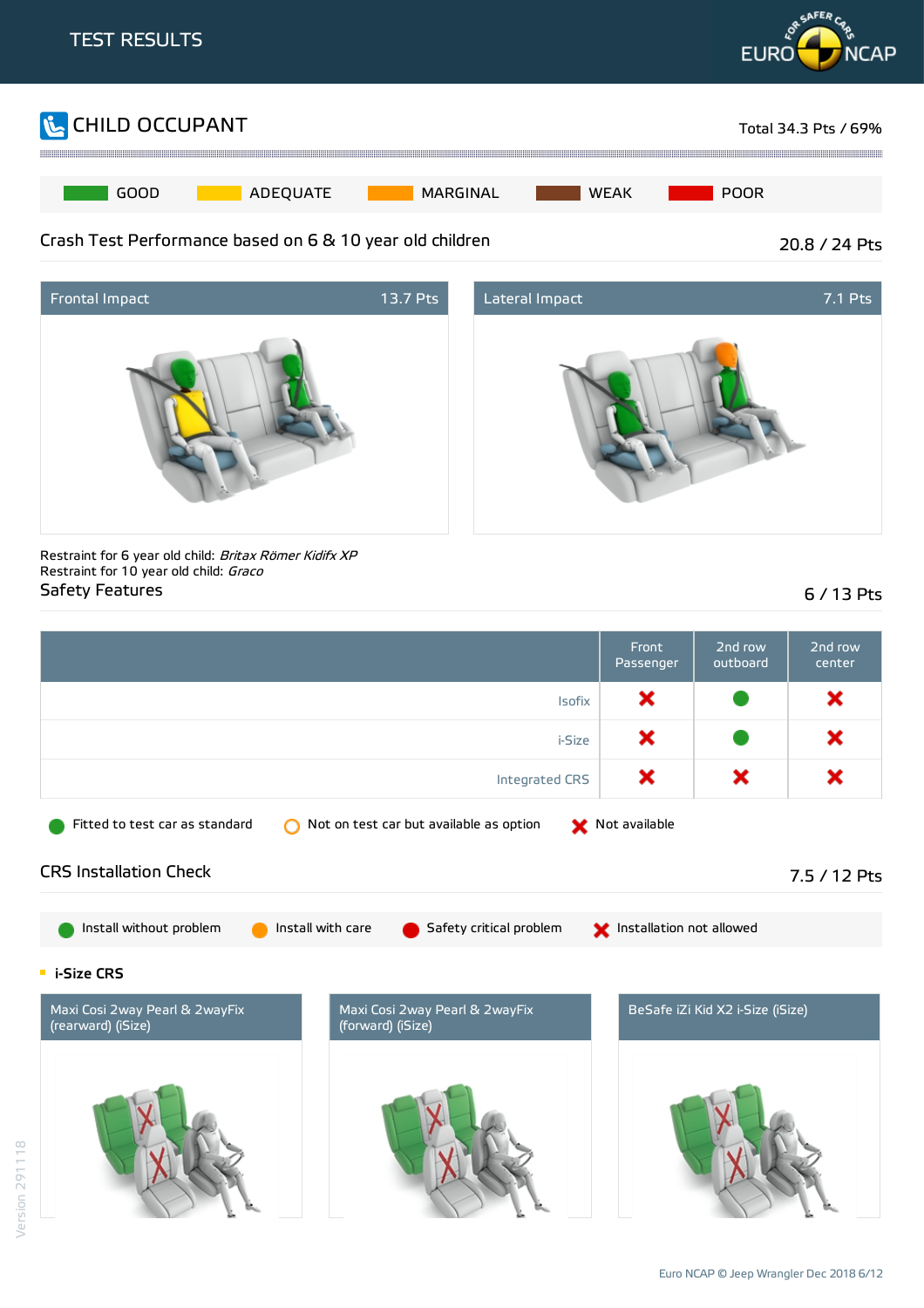

# CHILD OCCUPANT Total 34.3 Pts / 69%

#### **ISOFIX CRS**



#### Britax Römer KidFix XP (ISOFIX)







#### **Universal Belted CRS**

Britax Römer KidFix XP (Belt)







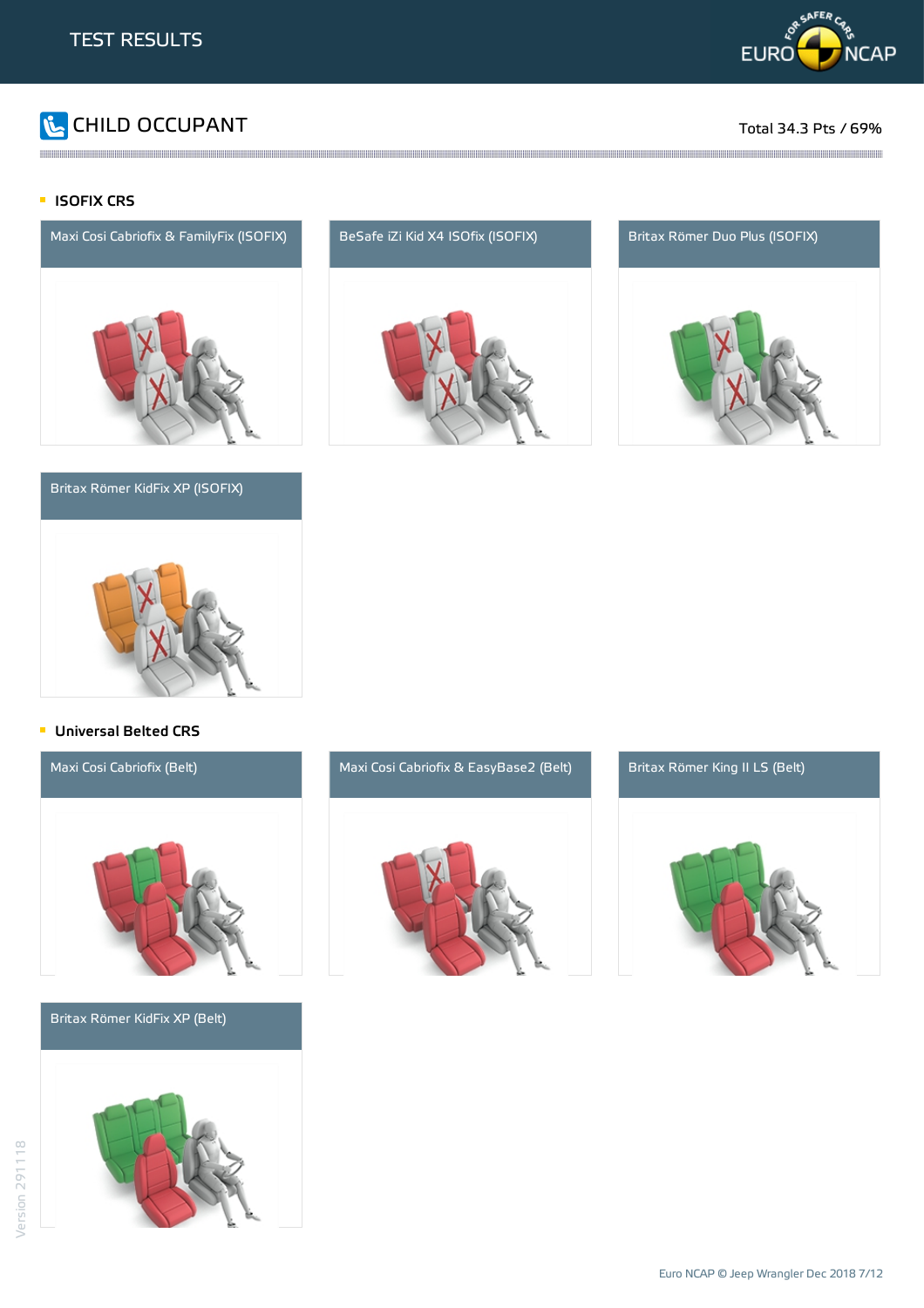



|                                                   | <b>Seat Position</b> |                                                     |               |              |  |  |  |
|---------------------------------------------------|----------------------|-----------------------------------------------------|---------------|--------------|--|--|--|
|                                                   | Front                | 2nd row                                             |               |              |  |  |  |
|                                                   | <b>PASSENGER</b>     | <b>LEFT</b>                                         | <b>CENTER</b> | <b>RIGHT</b> |  |  |  |
| Maxi Cosi 2way Pearl & 2wayFix (rearward) (iSize) | $\Box$               |                                                     | $\Box$        |              |  |  |  |
| Maxi Cosi 2way Pearl & 2wayFix (forward) (iSize)  | $\Box$               |                                                     | $\Box$        |              |  |  |  |
| BeSafe iZi Kid X2 i-Size (iSize)                  | $\Box$               |                                                     | $\Box$        |              |  |  |  |
| Maxi Cosi Cabriofix & FamilyFix (ISOFIX)          | $\Box$               |                                                     | $\Box$        |              |  |  |  |
| BeSafe iZi Kid X4 ISOfix (ISOFIX)                 | $\Box$               |                                                     | $\Box$        |              |  |  |  |
| Britax Römer Duo Plus (ISOFIX)                    | $\Box$               |                                                     | $\Box$        |              |  |  |  |
| Britax Römer KidFix XP (ISOFIX)                   | $\Box$               |                                                     | $\Box$        |              |  |  |  |
| Maxi Cosi Cabriofix (Belt)                        |                      |                                                     |               |              |  |  |  |
| Maxi Cosi Cabriofix & EasyBase2 (Belt)            |                      |                                                     | ×             |              |  |  |  |
| Britax Römer King II LS (Belt)                    |                      |                                                     |               |              |  |  |  |
| Britax Römer KidFix XP (Belt)                     |                      |                                                     |               |              |  |  |  |
| Install with care<br>Install without problem      |                      | Safety critical problem<br>Installation not allowed |               |              |  |  |  |

#### Comments

In the frontal offset test, protection of all critical body areas was good or adequate except that of the neck of the 10 year child, where dummy readings of tensile forces indicated weak protection. In the side barrier test, the head of the 10 year dummy contacted the car interior and protection was rated as marginal. The protection of all other critical body areas was good. The front passenger airbag can be disabled to allow a rearward-facing child restraint to be used in that seating position. Clear information is provided to the driver regarding the status of the airbag and the system was rewarded. Several problems were seen when installing several child restraints in the vehicle, including those in the Universal category.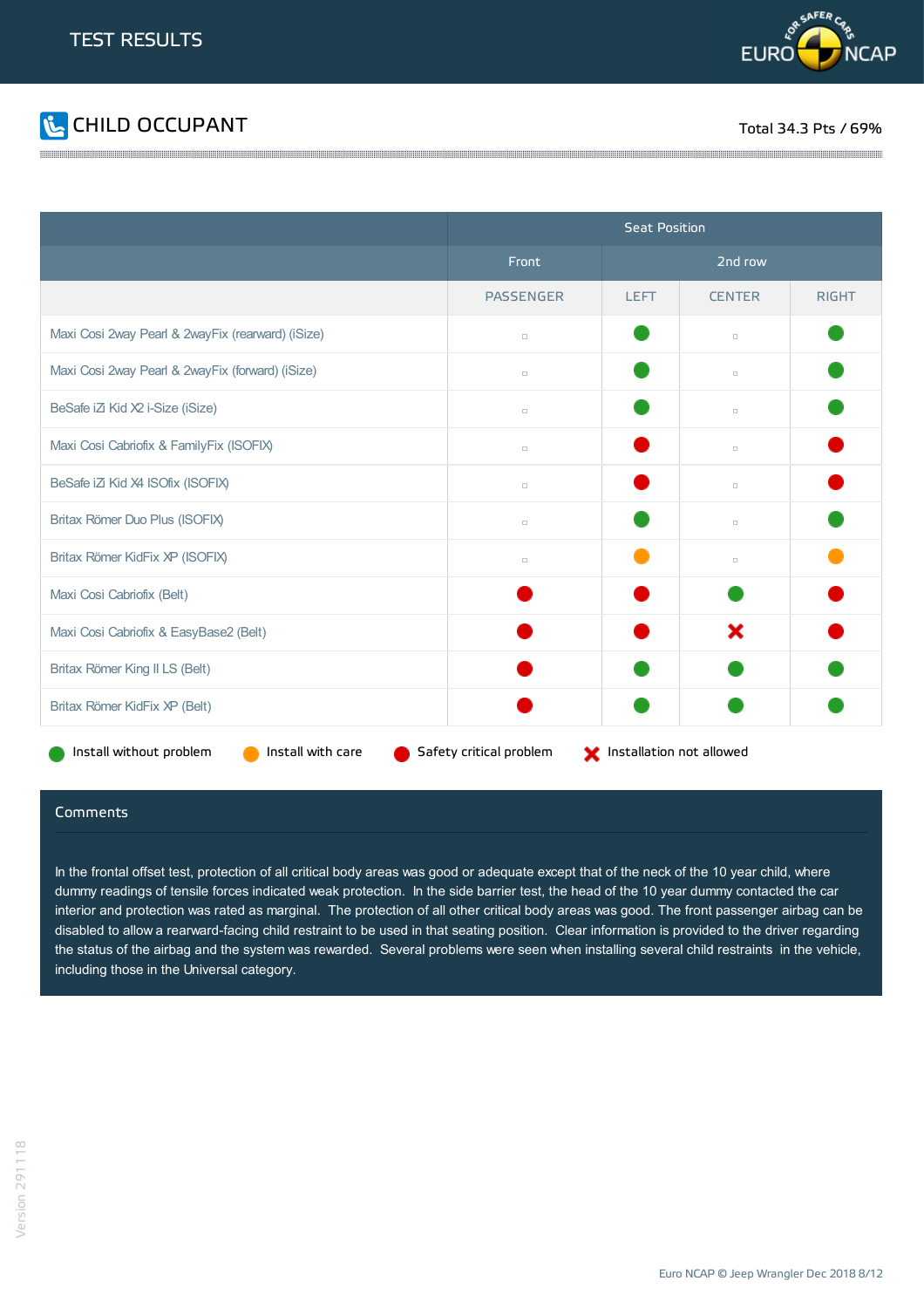



### Vulnerable Road Users 0 / 12 Pts

#### Comments

The protection provided by the bonnet to the head of a struck pedestrian was predominantly poor or adequate. The bumper provided good protection to pedestrians' legs while protection of the pelvis was mixed.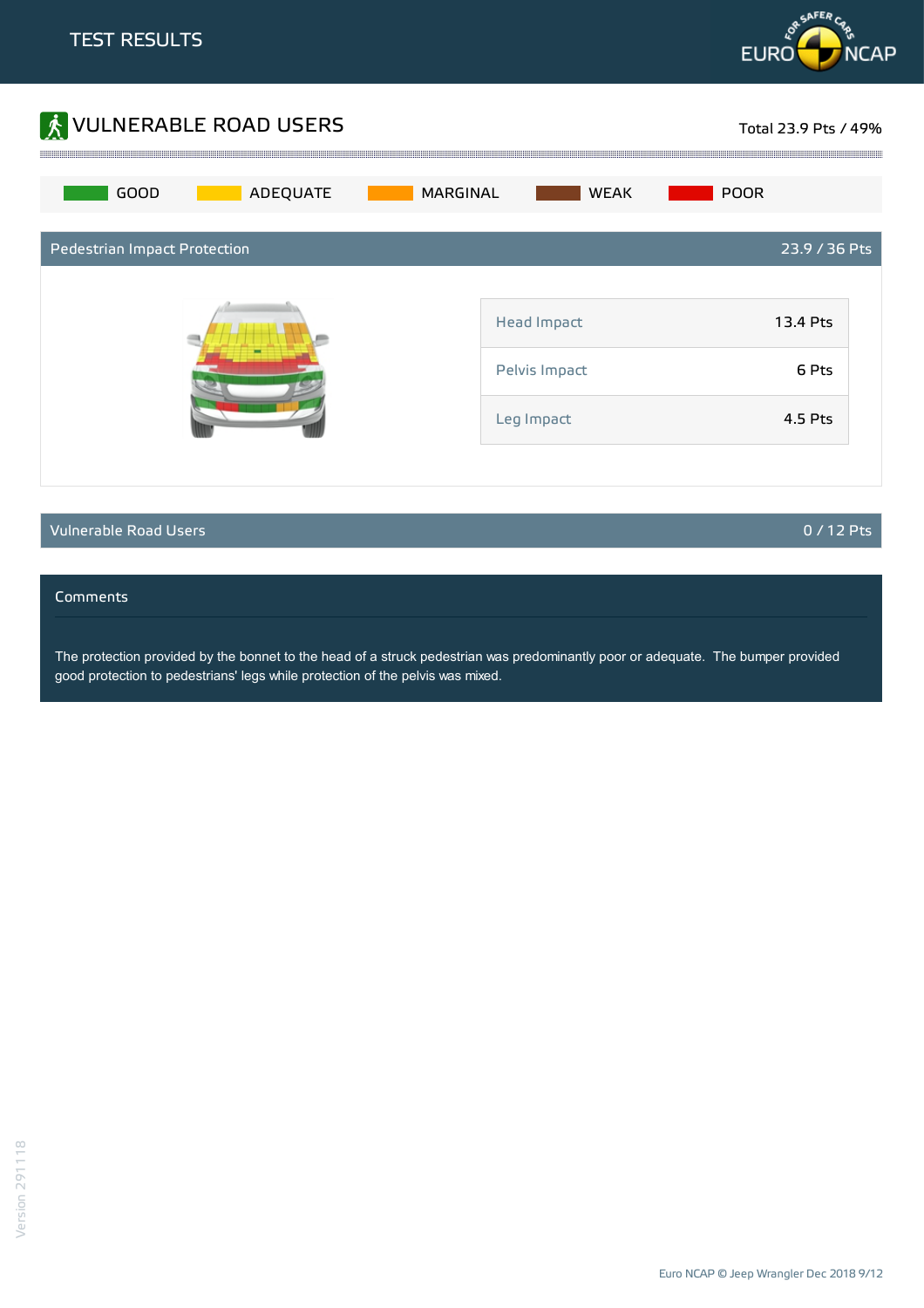

Euro NCAP ©Jeep Wrangler Dec 2018 10/12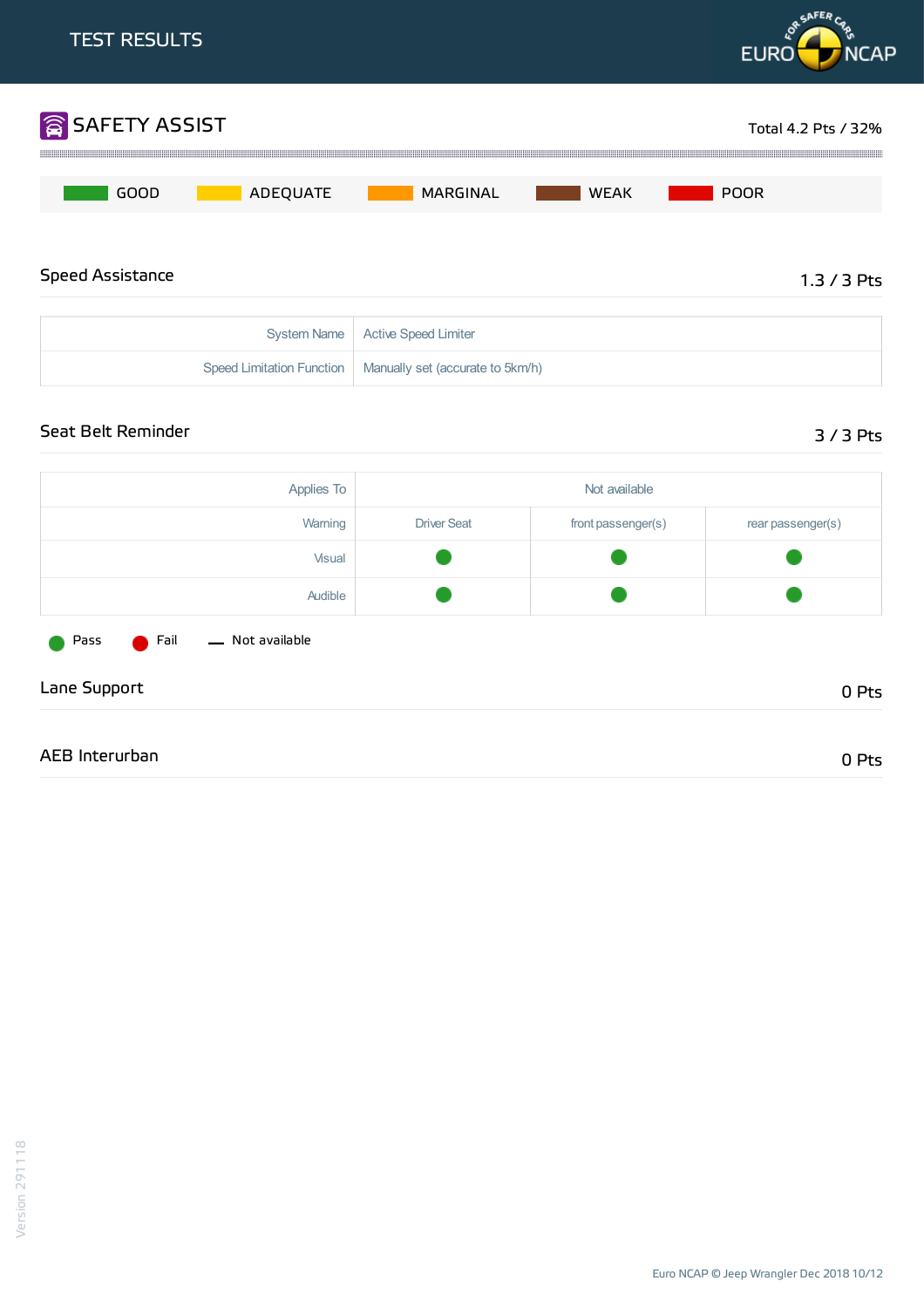

# SAFETY ASSIST TOTAL ASSIST Total 4.2 Pts / 32%

#### Comments

The Wrangler has a seatbelt reminder system for the front and rear seats as standard. A driver-set speed assistance system allows the driver to set the appropriate limit, to help prevent excessive speeding.